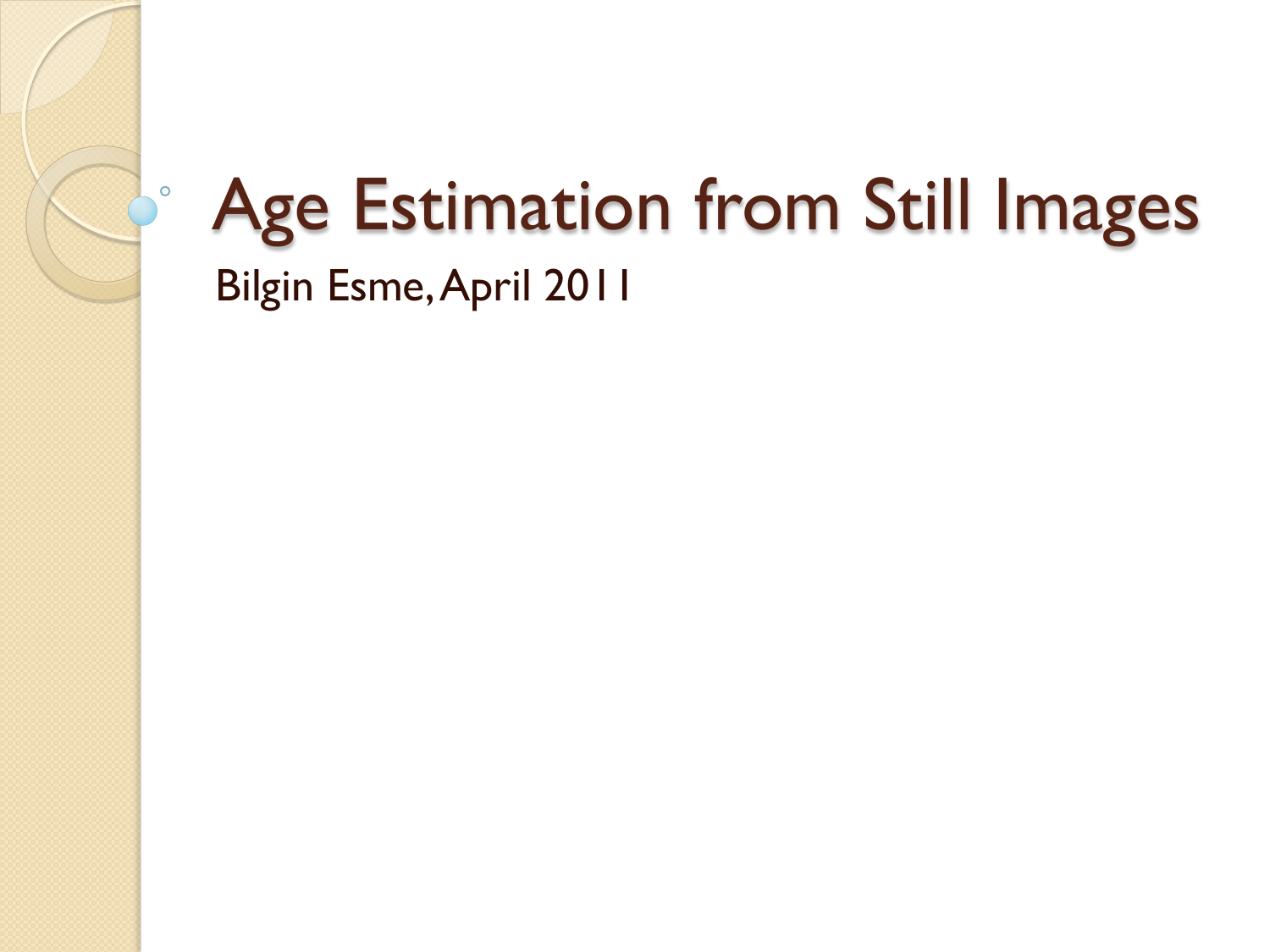

Pre -

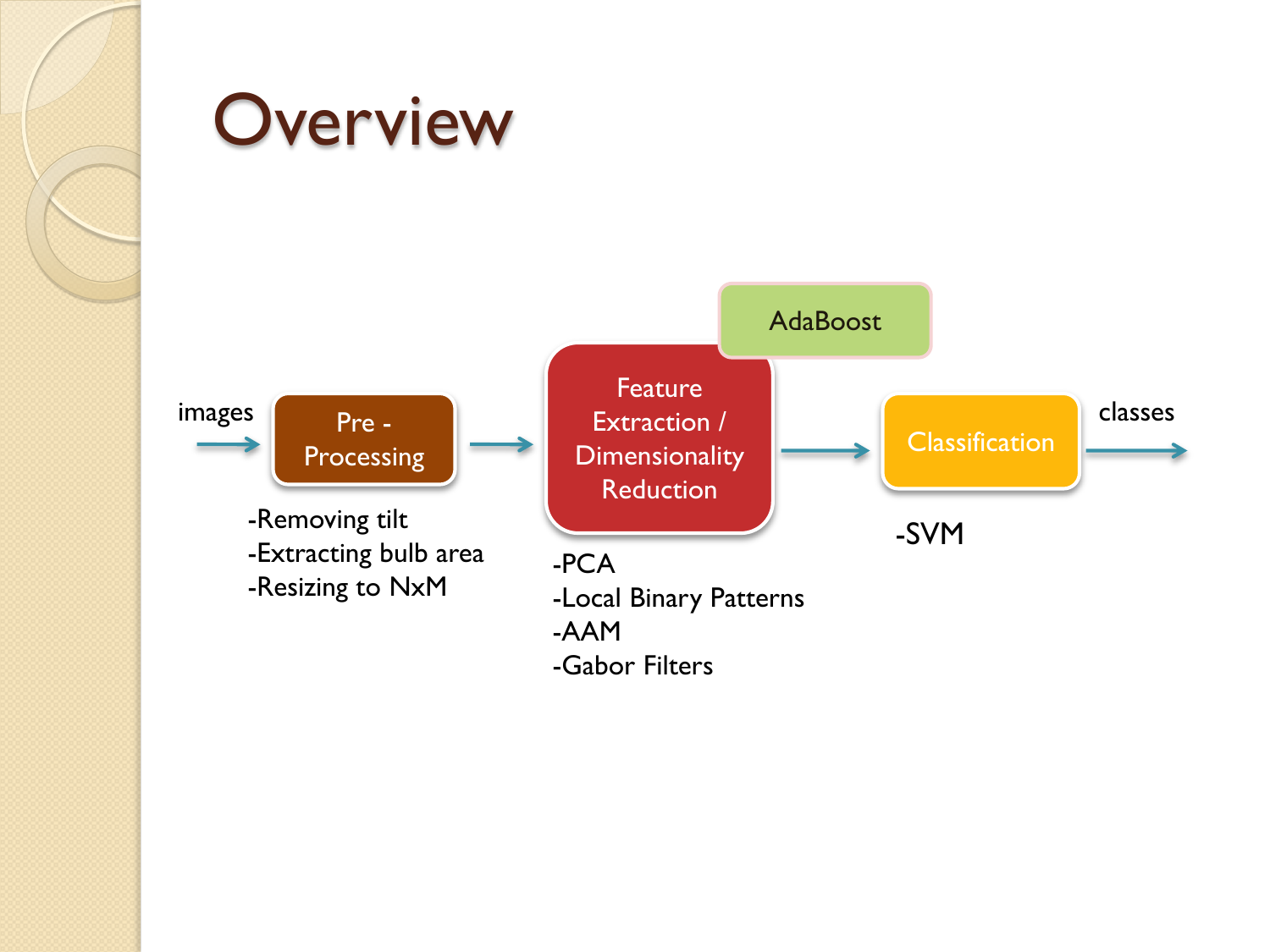## Pre-Processing

| <b>Bilgin Esme - PhD Studies</b> | $\mathbf{x}$<br>▣<br>$\Box$                                                                                    |
|----------------------------------|----------------------------------------------------------------------------------------------------------------|
| Pre-Processing                   | Feature Extraction<br>Classification Results                                                                   |
|                                  | Get Images & Resize<br>73<br>90<br>$\mathbf{x}$<br>Ignore images below this resolution<br>$\blacktriangledown$ |
|                                  | Now we ignore the low<br>dimension test images                                                                 |
| Images acquired                  | Next                                                                                                           |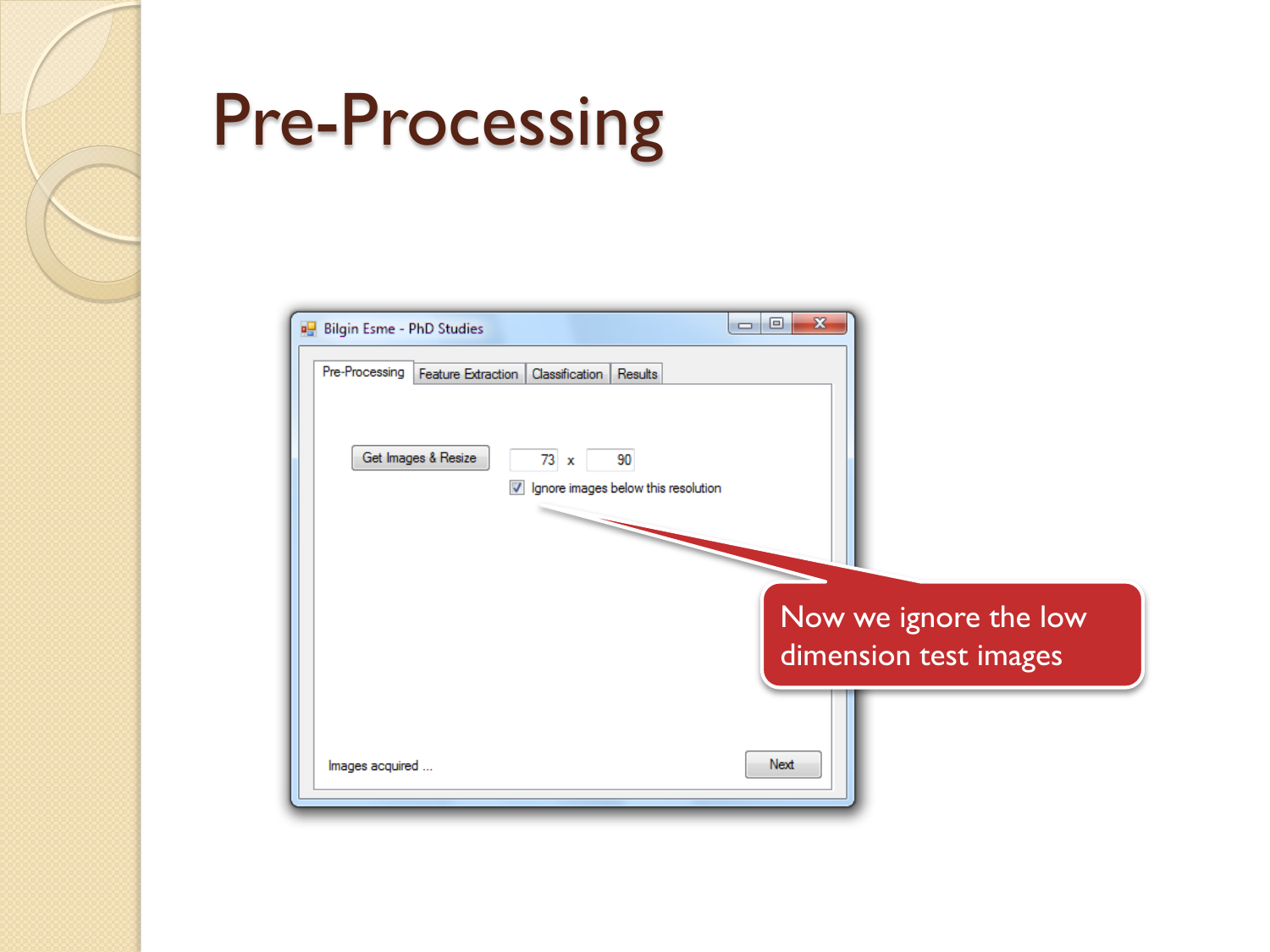### Feature Extraction

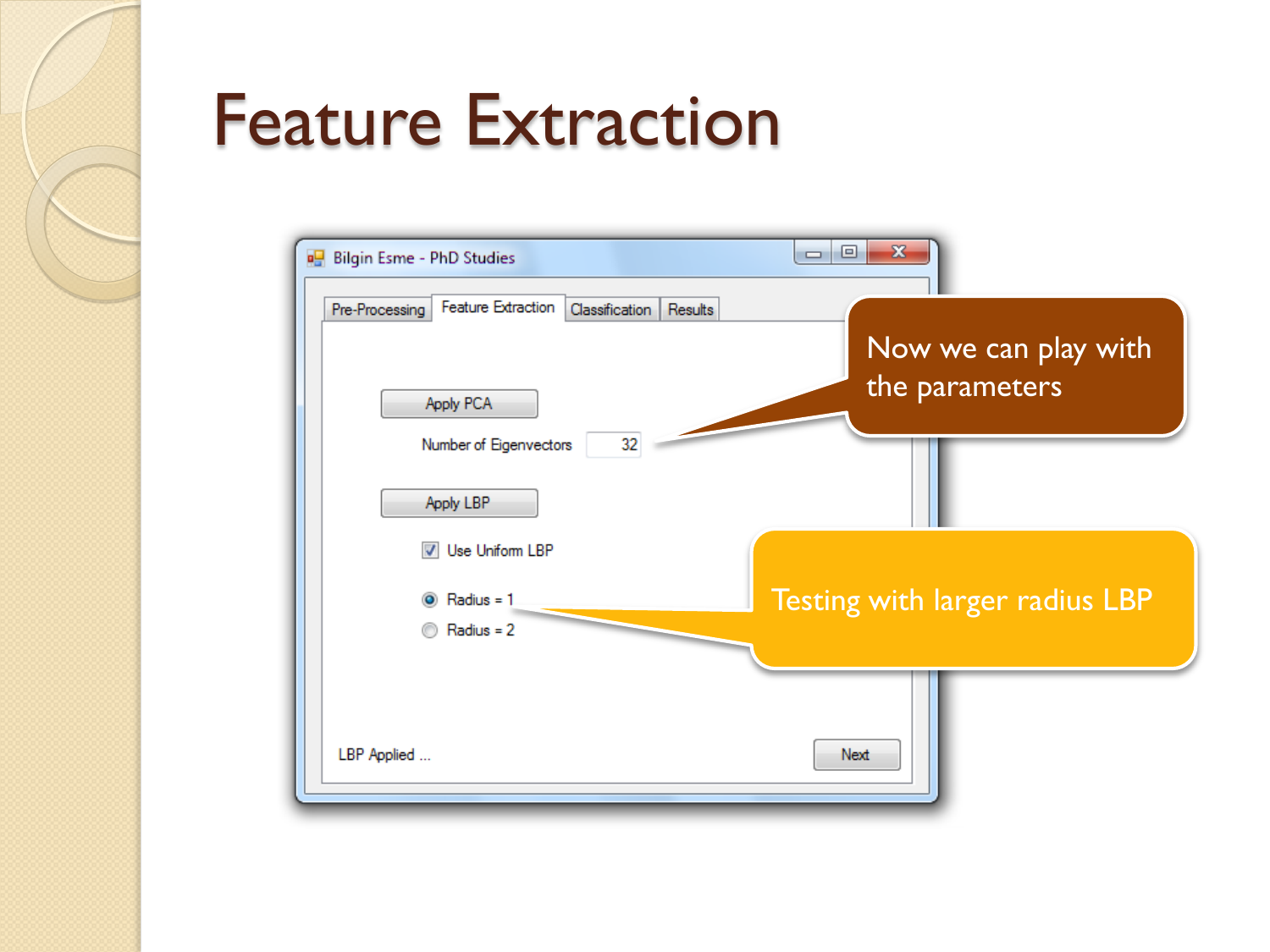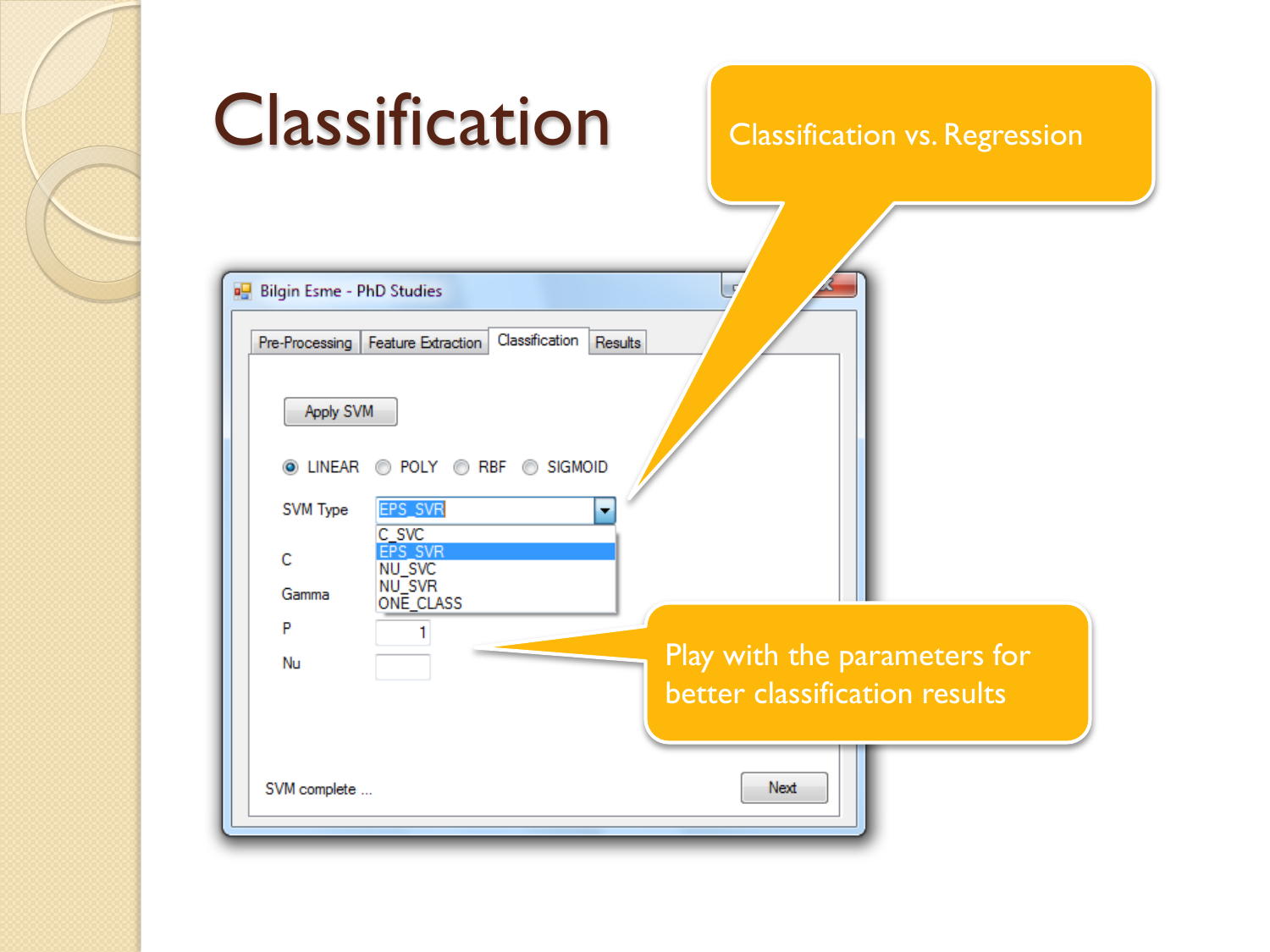# **Testing**

- Only male samples are included
- Both classification and regression tested
- Different frame sizes for LBP tested
- Registering to a class is also an important decision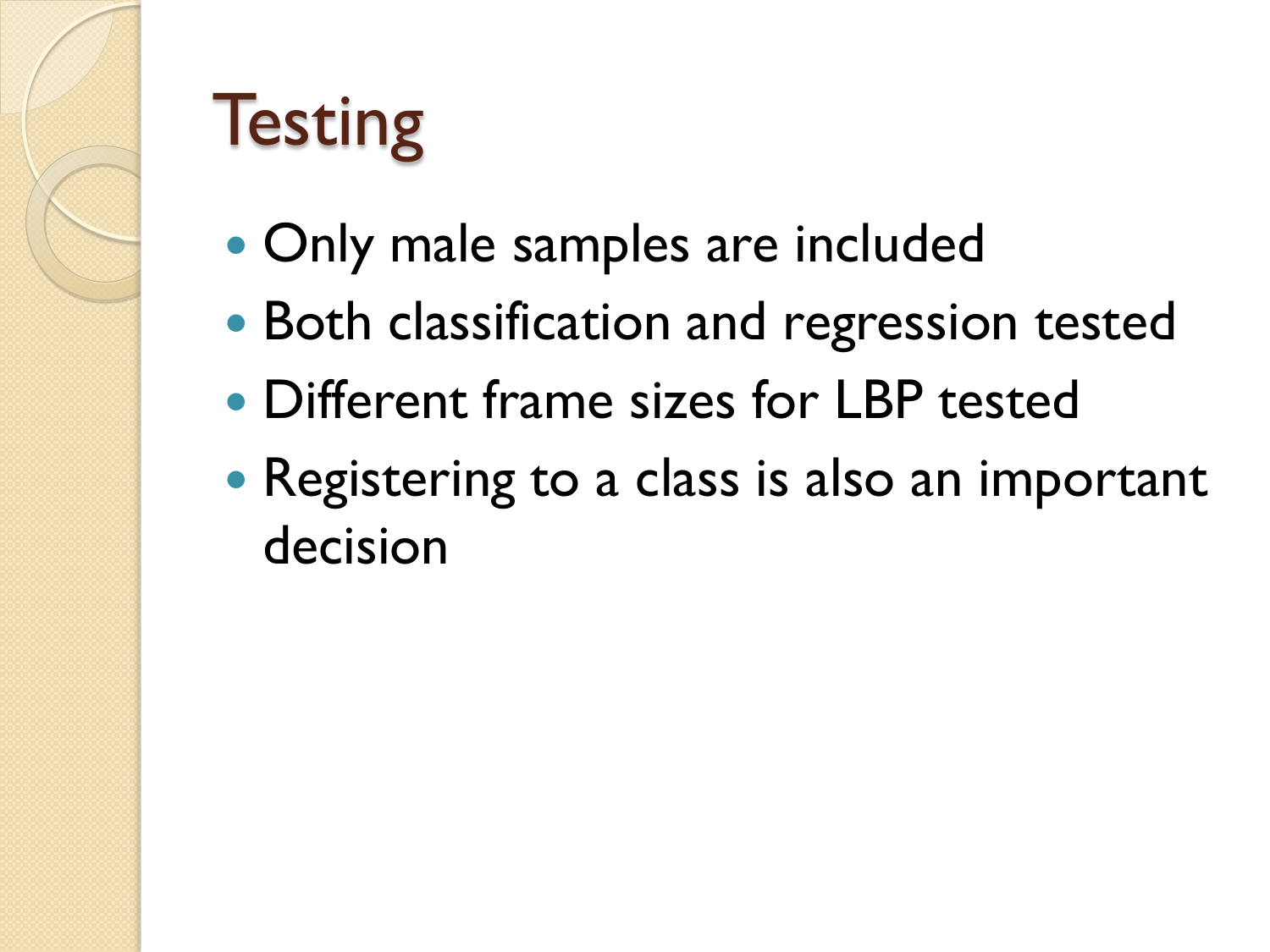

## Some Results



**Real Age Values**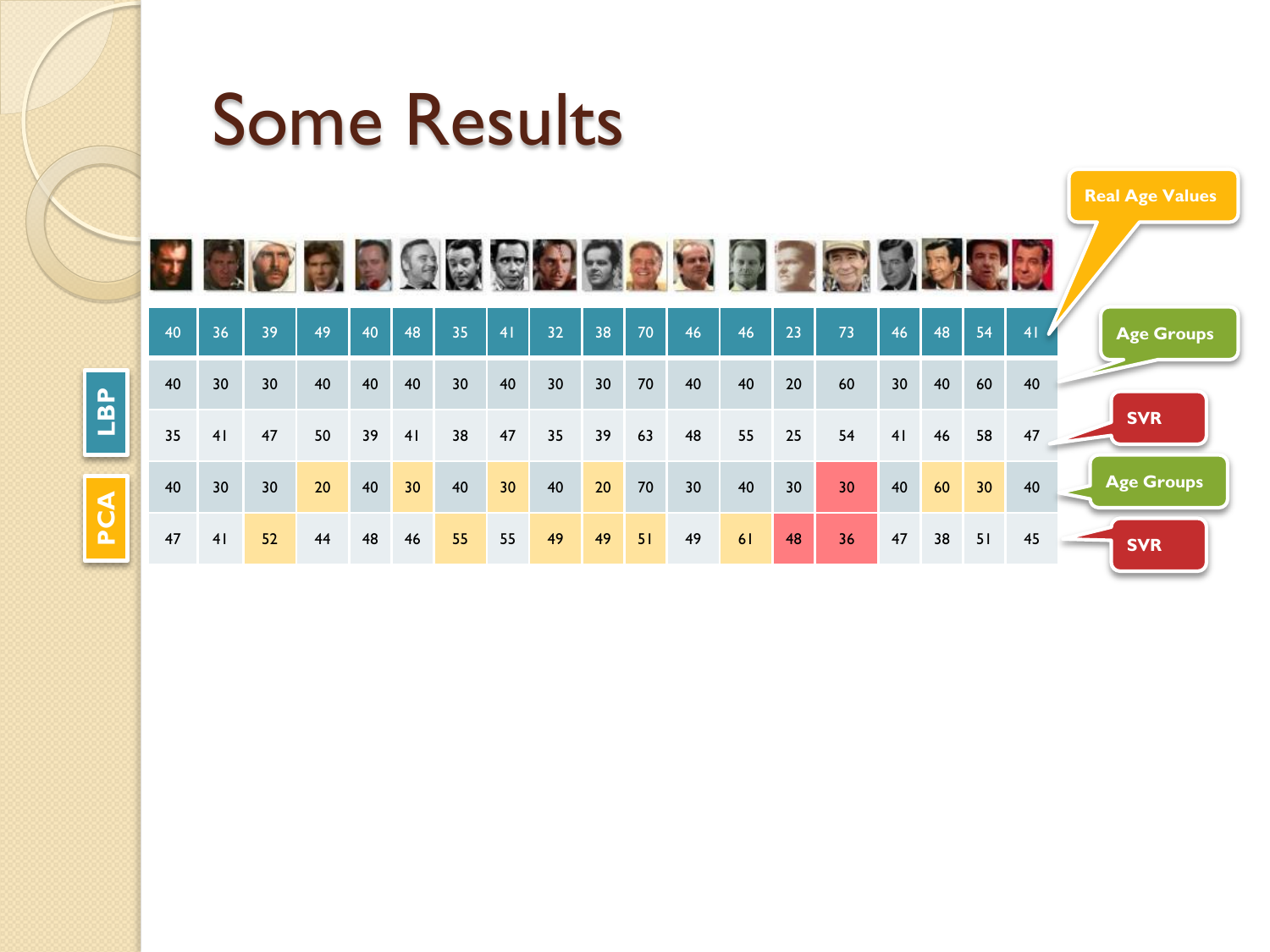

## Some Results

| 34 | 34 | 34              | 34              | 46 | 38 | 60 | 57 | 53              | 47 | 35              | 47 | 37              | 36 | 71 | 50              | 34              | 69 | 30              | 30              | 30 | 74 |
|----|----|-----------------|-----------------|----|----|----|----|-----------------|----|-----------------|----|-----------------|----|----|-----------------|-----------------|----|-----------------|-----------------|----|----|
| 30 | 30 | 30 <sup>°</sup> | 30 <sup>°</sup> | 40 | 40 | 30 | 50 | 60              | 50 | 30 <sup>°</sup> | 30 | 30 <sup>°</sup> | 30 | 30 | 50              | 40              | 60 | 30 <sup>°</sup> | 30 <sup>°</sup> | 30 | 60 |
| 39 | 33 | 48              | 51              | 42 | 45 | 56 | 54 | 55              | 46 | 43              | 37 | 44              | 42 | 49 | 49              | 41              | 49 | 29              | 42              | 31 | 51 |
| 30 | 30 | 70              | 30              | 60 | 40 | 30 | 50 | 30 <sub>2</sub> | 60 | 50              | 50 | 40              | 40 | 50 | 30 <sub>o</sub> | 30 <sup>°</sup> | 40 | 30 <sup>°</sup> | 30 <sup>°</sup> | 30 | 50 |
| 53 | 53 | 49              | 50              | 38 | 51 | 46 | 61 | 44              | 27 | 42              | 44 | 48              | 48 | 54 | 42              | 39              | 59 | 40              | 33              | 42 | 40 |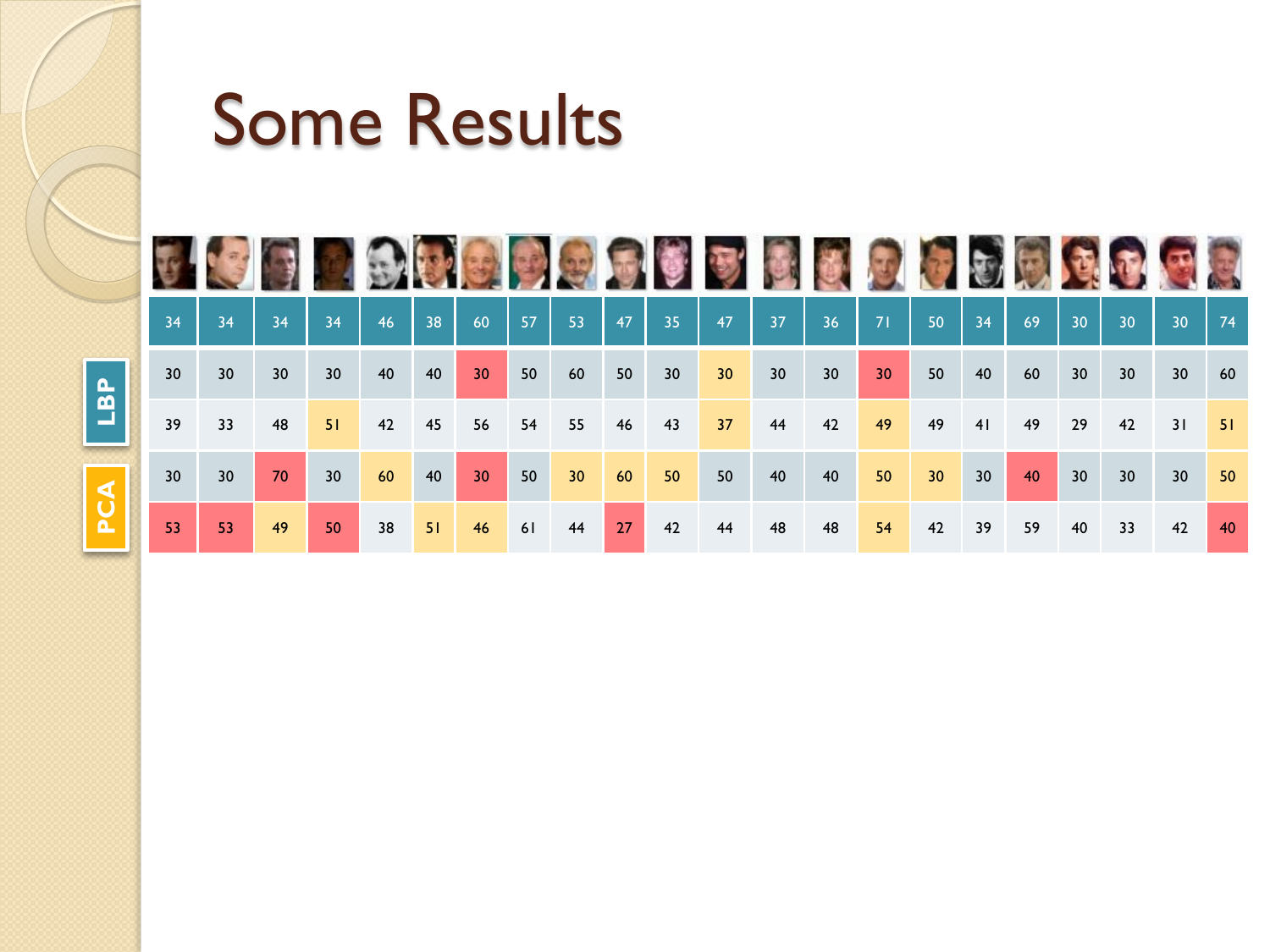

# Some Conclusions

- LBP seems to capture age information due to skin aging
- LBP outperforms PCA as database grows
- LBP outperforms PCA against "out of training" samples
- PCA seems to get some "age look" information
- Yet, more data is needed for a better conclusion